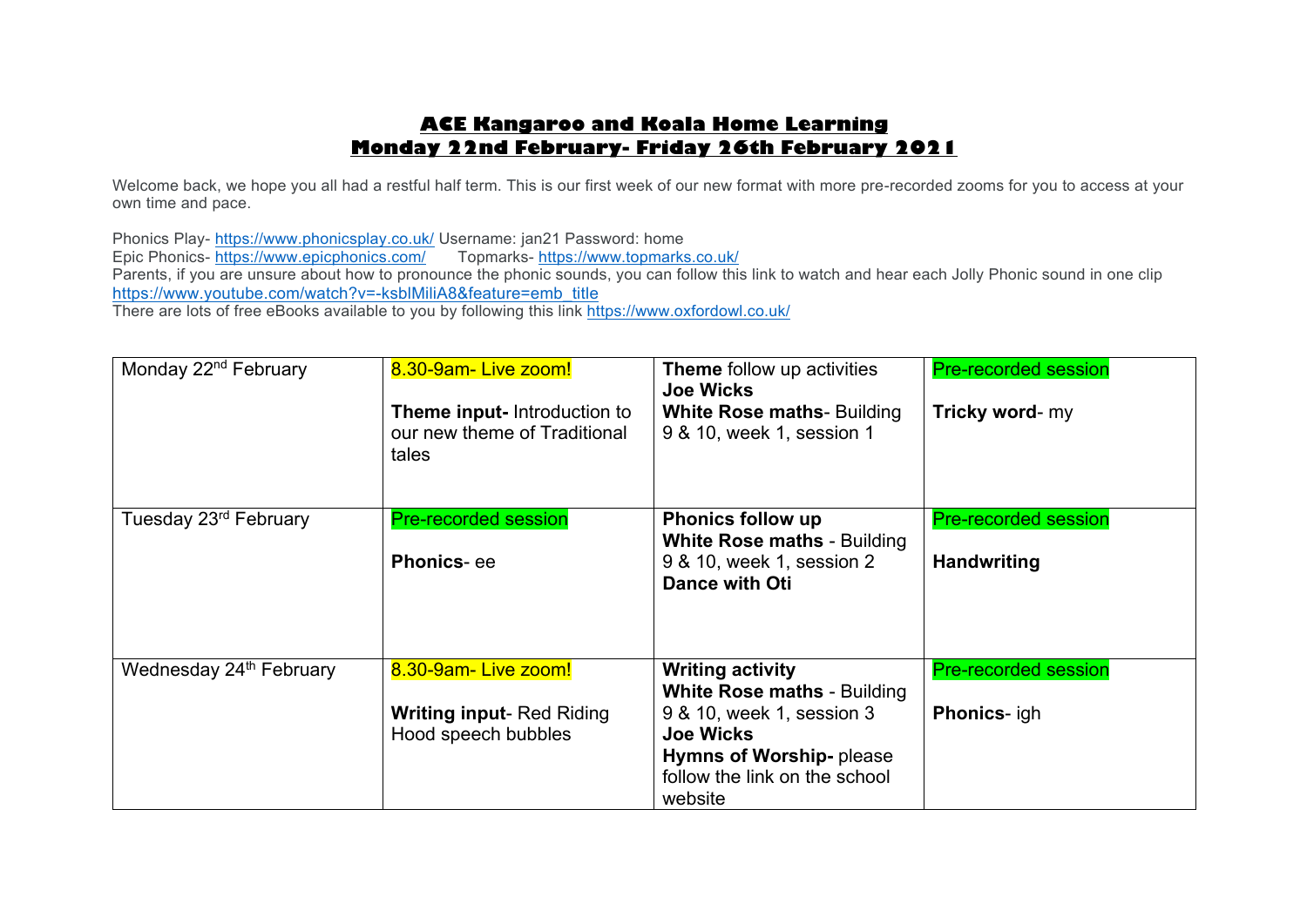| Thursday 25 <sup>th</sup> February | 8.30-9am-Live zoom!<br><b>RE input- Palm Sunday</b> | <b>RE</b> activity<br><b>White Rose maths - Building</b><br>9 & 10, week 1, session 4<br>Yoga<br>Worship- please follow link on<br>website                                                                                             | <b>Pre-recorded session</b><br><b>Maths</b>           |
|------------------------------------|-----------------------------------------------------|----------------------------------------------------------------------------------------------------------------------------------------------------------------------------------------------------------------------------------------|-------------------------------------------------------|
| Friday 26 <sup>th</sup> February   | <b>Pre-recorded session</b><br><b>Phonics - oa</b>  | <b>Phonics follow up</b><br>Jigsaw activity- What I want<br>to be when I grow up<br><b>White Rose maths - Building</b><br>9 & 10, week 1, session 5<br><b>Joe Wicks</b><br><b>Celebration worship-please</b><br>follow link on website | 2pm-2-30-Live zoom!<br><b>Celebration of the week</b> |

## **Monday**

**Theme-** if you missed Zoom live this morning, please watch the story of Little Red Riding Hood or share the story together if you have the book.

https://www.youtube.com/watch?v=ivg\_Yc-YDYo

Talk about the different characters in the book and see if you can recall what happens in the story. What does Little Red Riding Hood say to the wolf and what does he reply? Can you make puppets of the characters and retell the story? Can you weave your own basket for Little Red Riding to carry to Grandma's house?



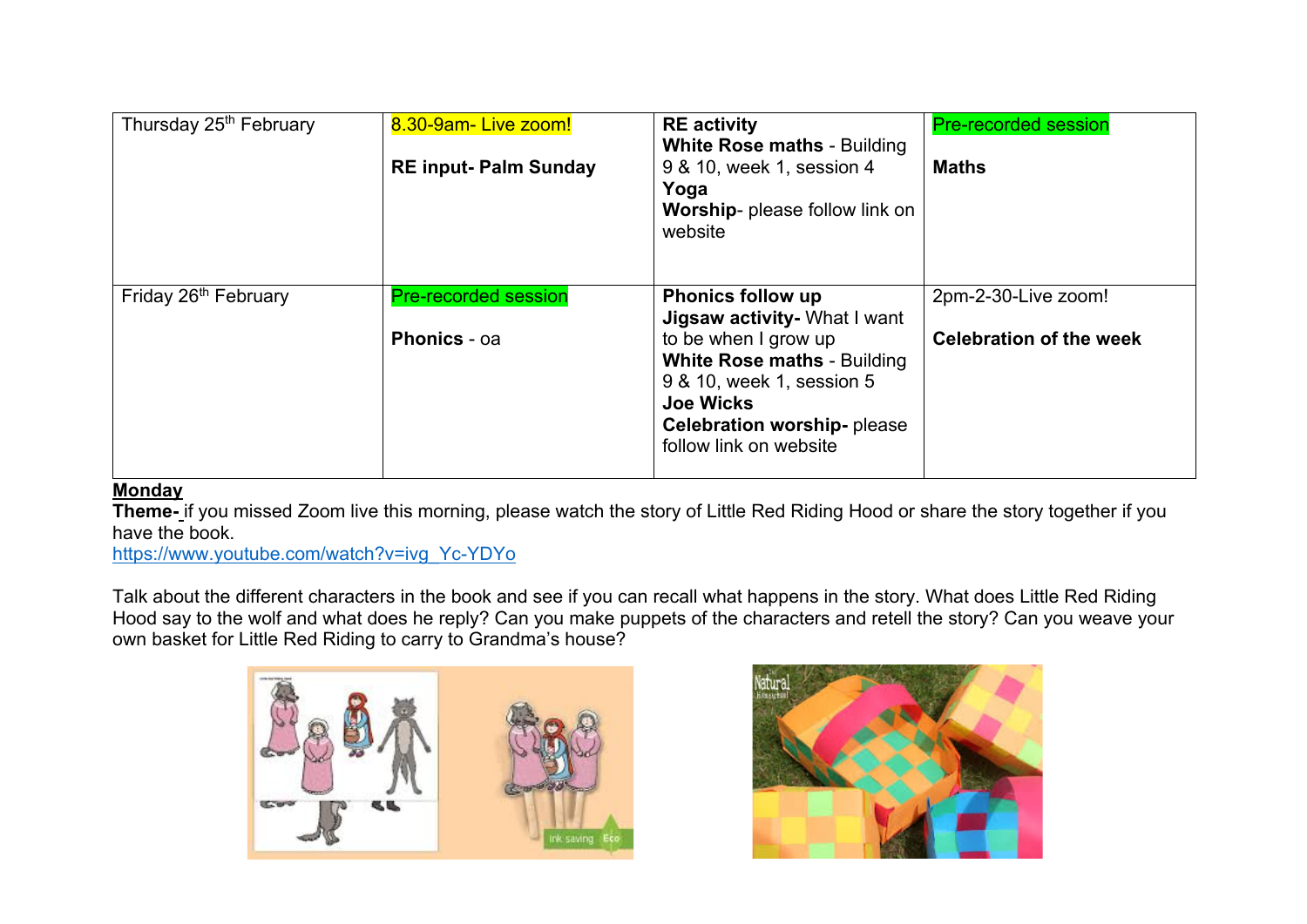**Physical-** Joe Wicks- Live! @ 9am PE with Joe wicks on Youtube or access it later at any time of the day. **Maths learning-** Building 9 & 10, week 1, session 1 https://whiterosemaths.com/homelearning/early-years/building-9-10-week-1/ **Phonics-** Watch our pre-recorded session on the tricky word 'my'. Can you play tricky word bingo? There is a template below or you can make your own. Don't forget to sing the tricky word song on Epic phonics!

## **Tuesday**

**Physical-** Why not try a dance lesson with Oti https://www.youtube.com/watch?v= snglzsZ72w **Maths Learning-** Building 9 & 10, week 1, session 2 https://whiterosemaths.com/homelearning/early-years/building-9-10-week-1/ **Phonics-** Watch our pre-recorded session on our new sound 'ee'. Practise saying, reading our writing the new sound. Play 'Dragons den' on Phonics play. Select sounds up until 'ee'. Are the words real or fake?

# **Wednesday**

**Writing-** Re-read or re-watch the story of Little Red Riding Hood.

**Maths learning**- Building 9 & 10, week 1, session 3 https://whiterosemaths.com/homelearning/early-years/building-9-10-week-1/ **Physical-** Joe Wicks- Live! @ 9am PE with Joe wicks on Youtube or access it later at any time of the day.

**Phonics-** Watch our pre-recorded session on our new sound 'igh'. Play 'Make a Match' on Phonics Play. Selection Phase 3 week 4.

**Hymns of Worship**- Follow the link on the school website.

# **Thursday**

**R.E**- If you missed our Zoom session this morning, please watch the story of Palm Sunday. Talk to your child about the importance of the Donkey, who else who is import rode a donkey? Show them the picture of Queen Victoria being pulled in a carriage by a donkey. What did the people do with their palm leaves?





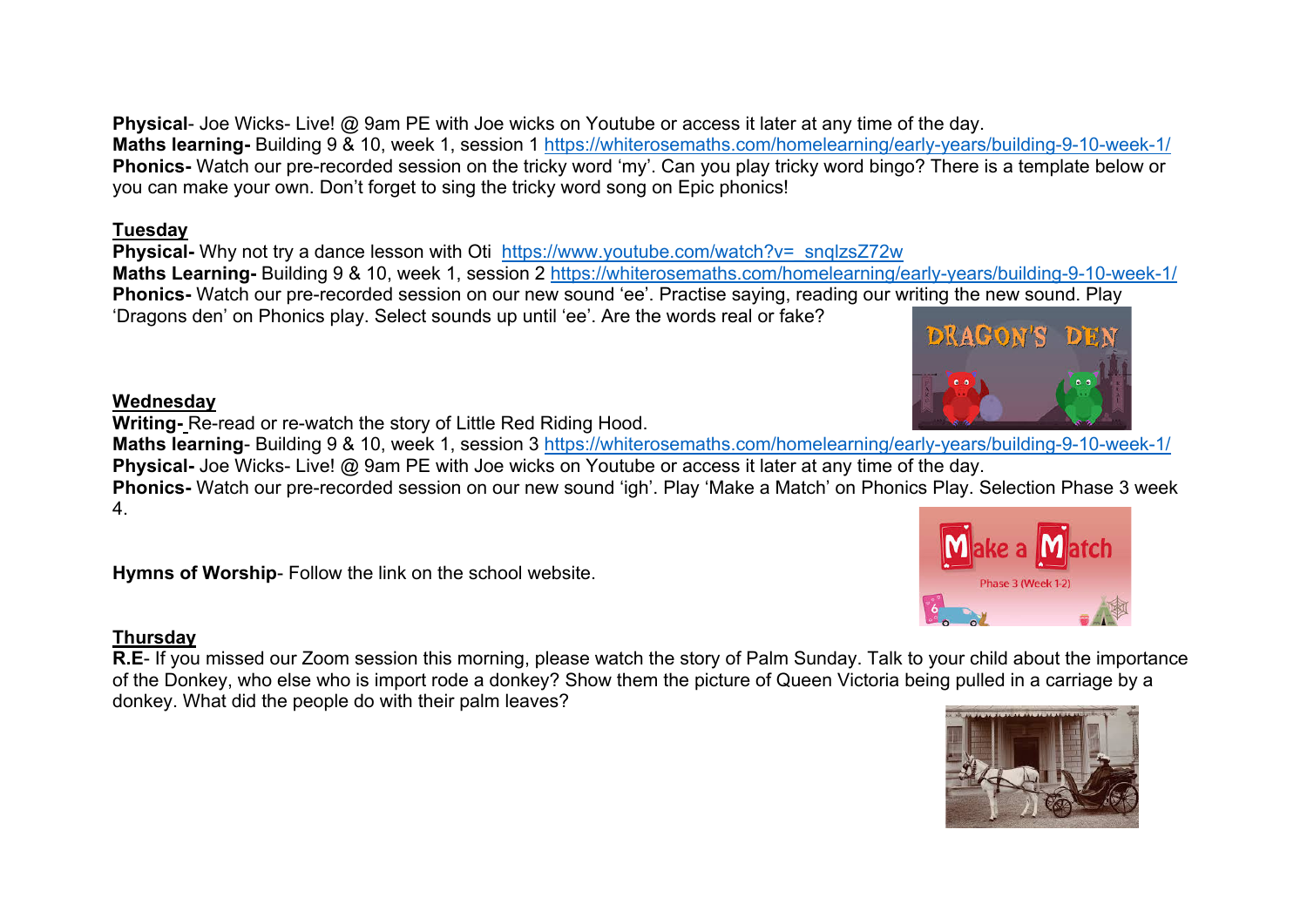#### **Follow up activities:**

Can you re tell the story of Palm Sunday? Can you draw your own picture from the Palm Sunday story? Can you make your own palm leaf?



**Phonics-** Can you practice writing words that have the 'ee' and 'igh' sounds that we have learnt this week? Can you find any of those items in your house? For example 'light' and 'sheep'.

**Physical-** Can you have a go at the Valentines day Cosmic Yoga https://www.youtube.com/watch?v=cU\_T7lmw6Fo **Maths learning**- Watch our pre-recorded maths session. If you want to look at the 10 black dots book here is the link https://www.youtube.com/watch?v=I4PGv09T4qc Make sure you remember to send us a picture of your 10 black dots drawing!

## **Friday**

**Phonics**- Introduce the sound '**ai**' with Geraldine the giraffe. https://www.youtube.com/watch?v=LnXaN-CvR9s Can you think of words with the '**ai**' sound in them? Can you write a list of them? Lets revise our phase 2 sounds and practice writing words. https://www.phonicsplay.co.uk/resources/phase/3/rocket-rescue

**Physical-** Joe-Wicks- Live! @ 9am PE with Joe wicks on Youtube or access it later at any time of the day.

**Maths learning**- Building 9 & 10, week 1, session 5 https://whiterosemaths.com/homelearning/early-years/building-9-10-week-1/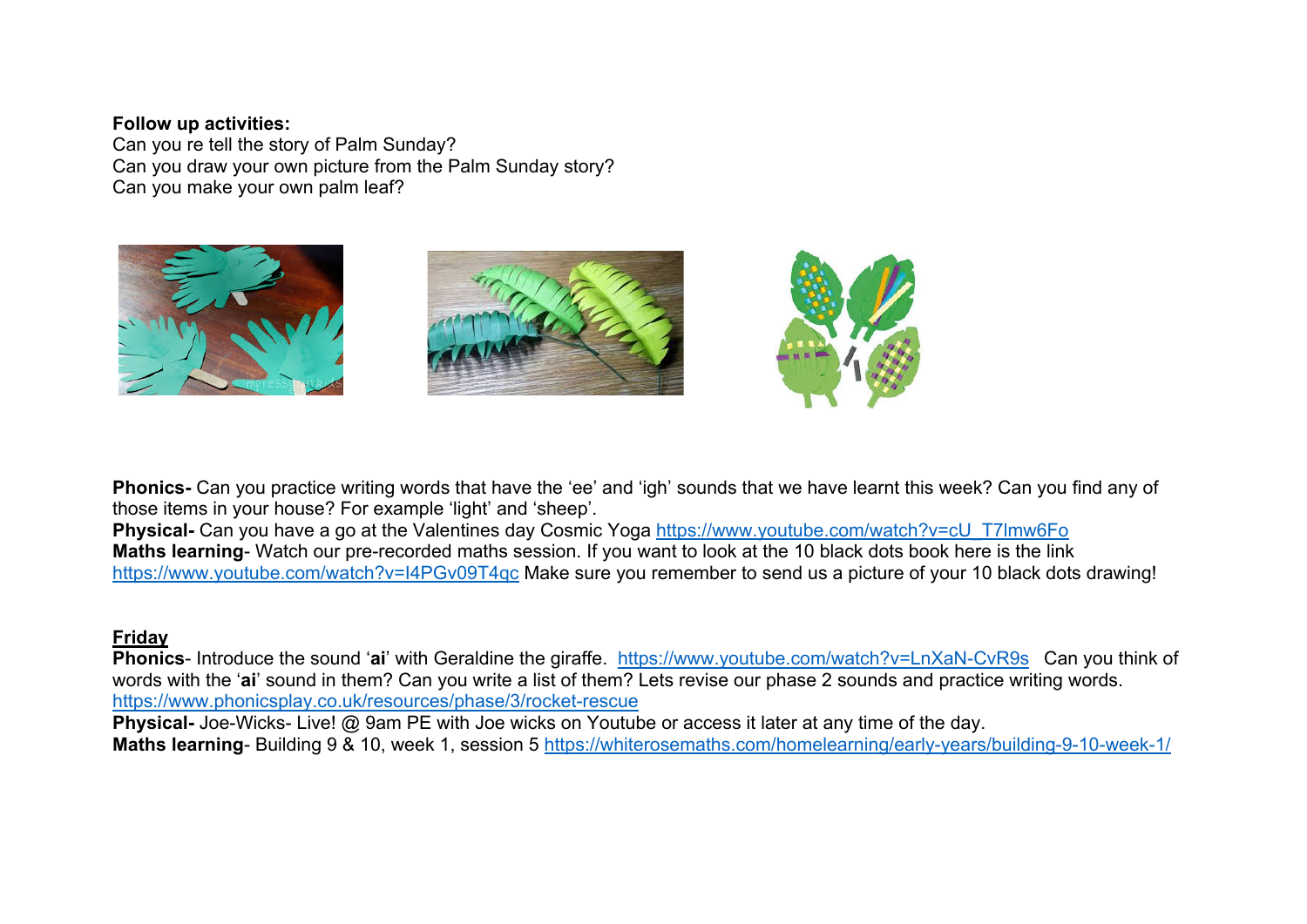**Jigsaw (PSHE)-** Why do we exercise? Watch this video https://www.youtube.com/watch?v=UxnEuj1c0sw Have a discussion about why exercise is important (especially at the moment in our current lockdown) Talk about the different types of exercise there are. Take a photo of you completing your favourite exercise eg bike riding, scooting, football or running.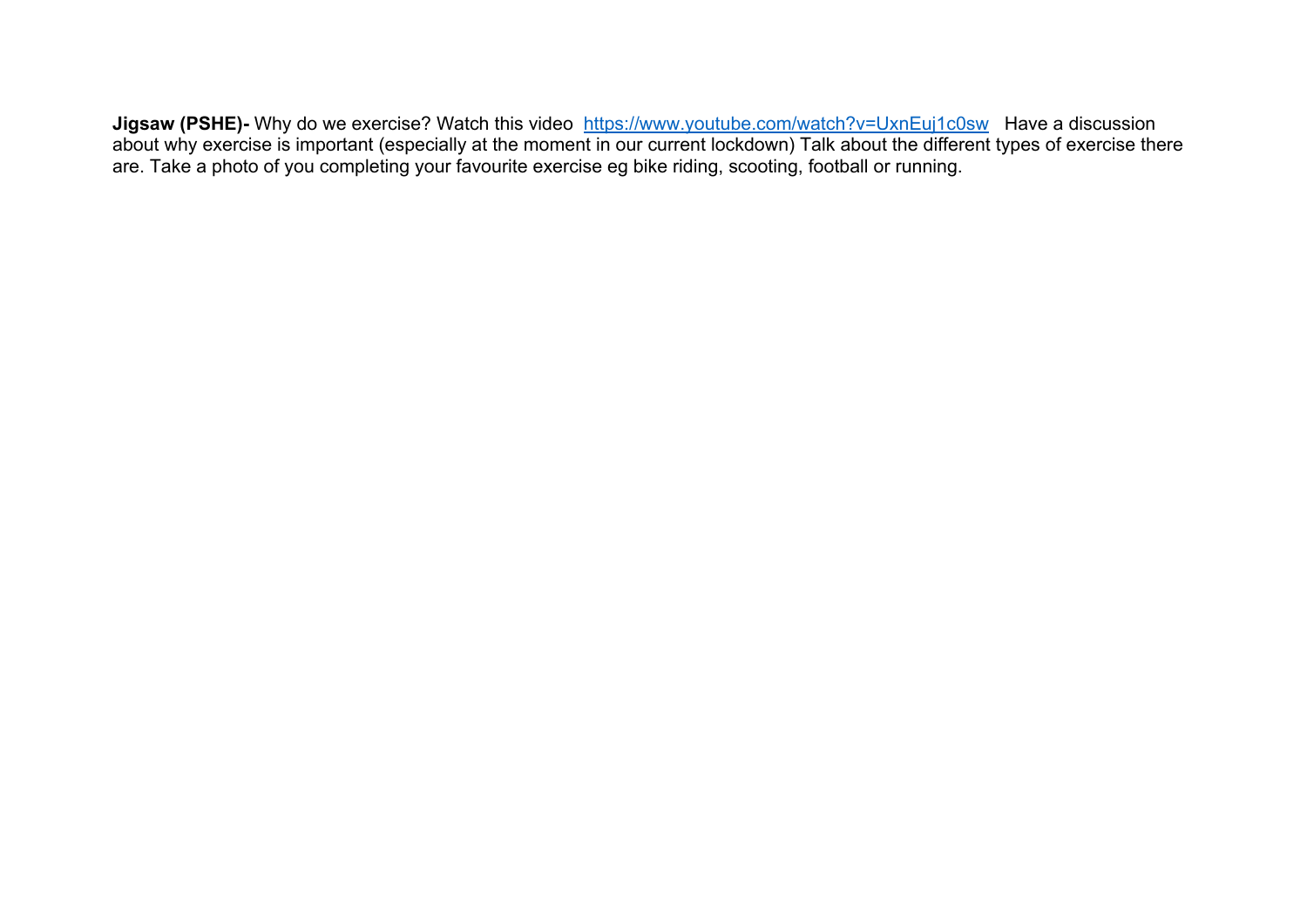

# More Challenges to try



Can you make your own blueberries muffins or sandwiches to put into Red Riding Hood's basket? https://www.youtube.com/watch?v=X3QT4D65d5A





Can you dress up as Red Riding Hood?

Why don't you have a go at some simple origami!





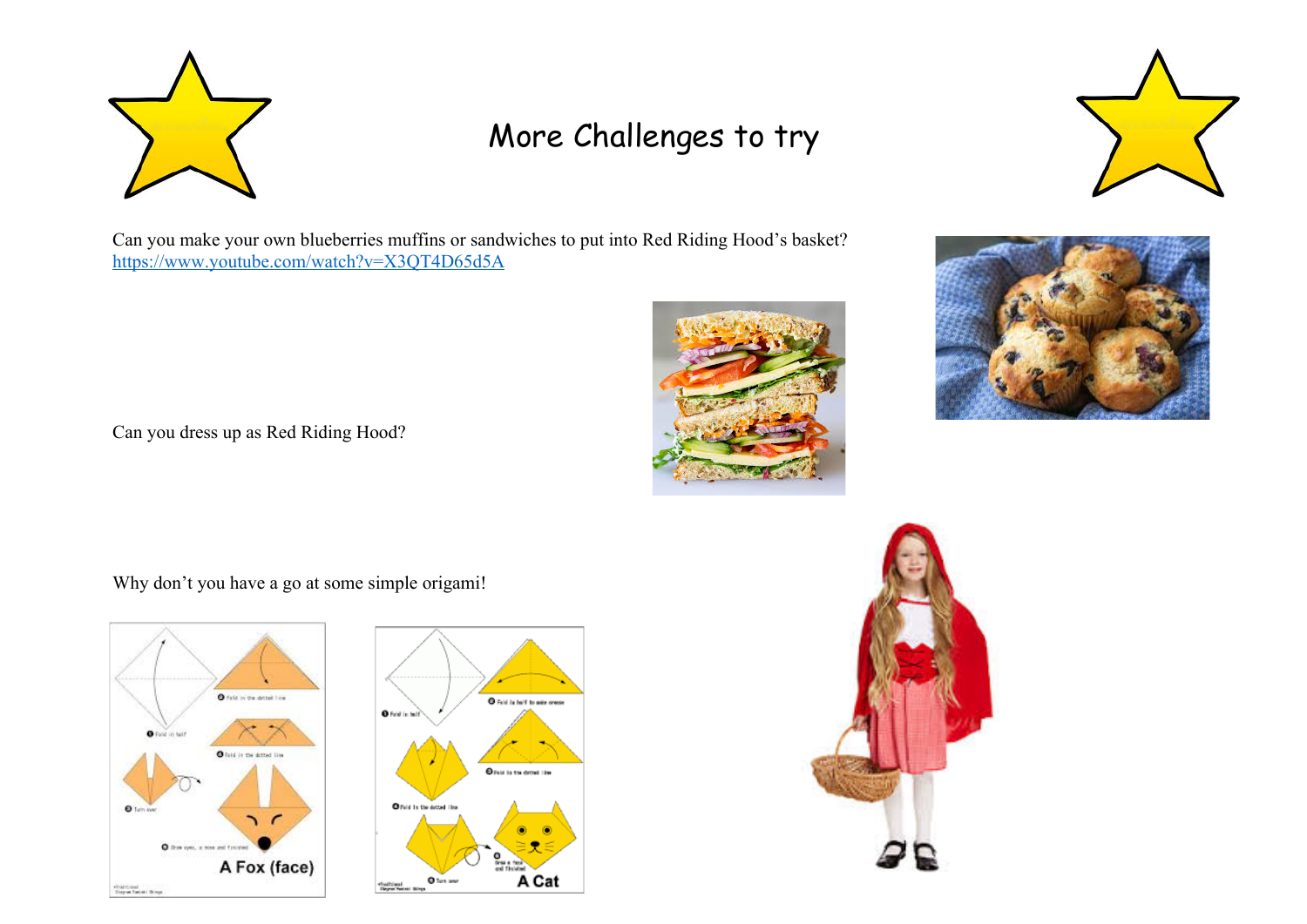| to | WQS | my |
|----|-----|----|
| be | me  | We |